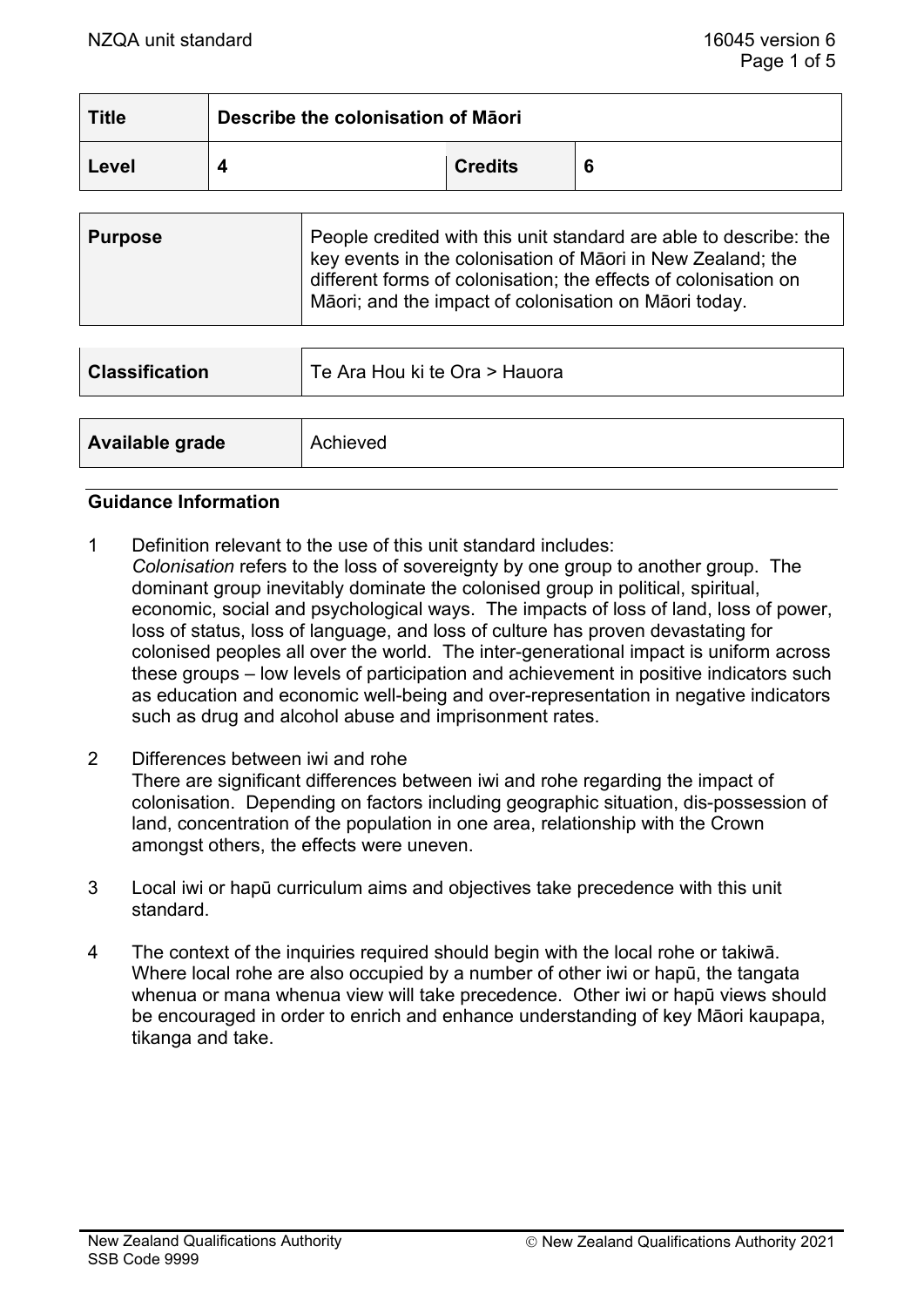5 Resource support includes but is not limited to the following: Belich, J. (2007). *Making peoples: A history of the New Zealanders from Polynesian.* Auckland, NZ: Penguin.

Bell, L. (1992). *Colonial constructs: European images of Māori*, *1840-1914*. Auckland, NZ: Auckland University Press.

Durie, M. (2011) *Ngā tini whetu: Navigating Māori futures*. Wellington, NZ: Huia Publishers.

Lange, R. T. (1999). *Let the people live: A history of Māori health development 1900- 1920.* Auckland, NZ: University Press.

Orange, C. (1987). *The Treaty of Waitangi*. Auckland, NZ: Allen & Unwin King, M. (2003) *The Penguin history of New Zealand.* Auckland, NZ: Penguin. Metge, J and Kinloch, P. (1978) *Talking past each other: Problems of cross-cultural communication*. Wellington, NZ: Victoria University Press.

Simpson, T. (1986). *Te riri Pākehā: The white man's anger.* Auckland, NZ: Hodder and Stoughton.

Sinclair, K. (1959). *A history of New Zealand*. Auckland, NZ: Penguin Books. *Waitangi Tribunal Reports.* Wellington, NZ: Waitangi Tribunal.

Walker, R. (1990) *Struggle without end: Ka whawhai tonu matou.* Auckland, NZ: Penguin Books.

Ward, A. (1995). *A show of justice.* Auckland, NZ: Auckland University Press.

- 6 Resource support identified above are examples only and are in no way meant to be prescriptive. It is envisaged that different areas will access publications and other resources specific to their area.
- 7 Legislation for use in this unit standard includes but is not limited to: Arms Ordinance 1845; Sale of Spirits Ordinance 1846; Tohunga Suppression Act 1907; Advances to Settlers Act 1894; Native Reserves Act 1862; Constitution Act 1852; Native Schools Act 1867; Treaty of Waitangi Act 1975; Public Works Act 1981; and any and all updates.

# **Outcomes and performance criteria**

## **Outcome 1**

Describe the key events in the colonisation of Māori in New Zealand.

## **Performance criteria**

1.1 The description details aspects of society and status of Māori prior to European contact.

> Range aspects include – social structure; political structure; economic position; culture and language.

1.2 The description details initial European contacts and the subsequent process of settlement.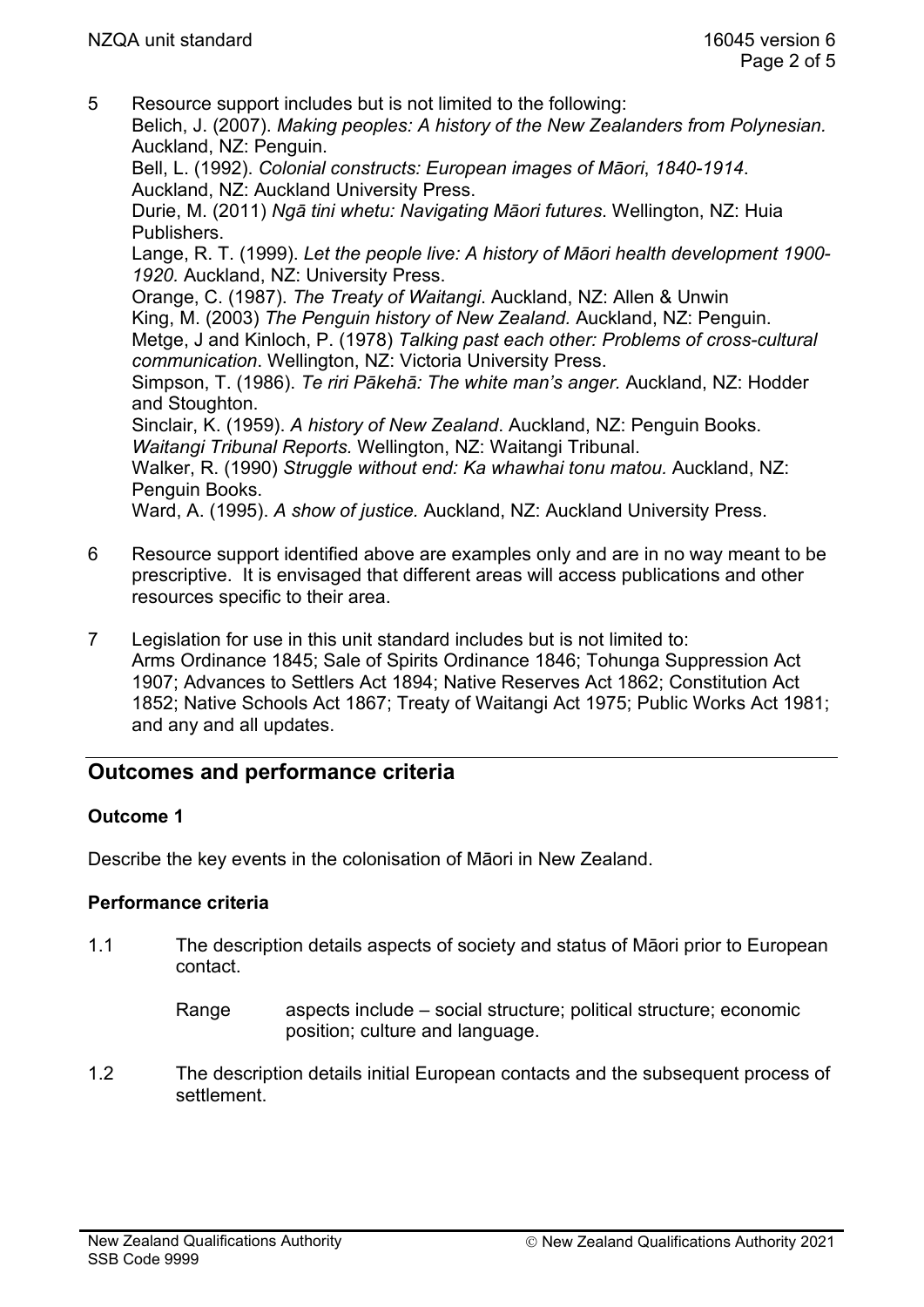- 1.3 The description details changes to the political framework including the introduction of key pieces of legislation.
	- Range changes include but are not limited to Māori political structure; administration from New South Wales; Colonial Council; establishment of government.
- 1.4 The description details the process for the introduction of the Declaration of Independence and the Treaty of Waitangi and their effects on society and the status of Māori.
- 1.5 The description details the role of the missionaries and their effects on society and the status of Māori.
- 1.6 The description details alienation of land and mana from Māori control, and the mechanisms by which this occurred.
	- Range mechanisms include legislation; European values and doctrines; Christian values and doctrines; entrepreneurs; the Wakefield Co; fragmented governance and law enforcement.

## **Outcome 2**

Describe the different forms of colonisation.

## **Performance criteria**

- 2.1 The description details the process of political colonisation at the tribal and national levels.
- 2.2 The description details the process of colonisation of the cultural base including customs, language and lifestyles.
- 2.3 The description details the process of colonisation of the spiritual and psychological foundations of Māori society.

## **Outcome 3**

Describe the effects of colonisation on Māori.

### **Performance criteria**

- 3.1 The description details the demographic effects on Māori and non-Māori populations.
	- Range effects include population change; effects of disease on the Māori population; location and settlement of Māori.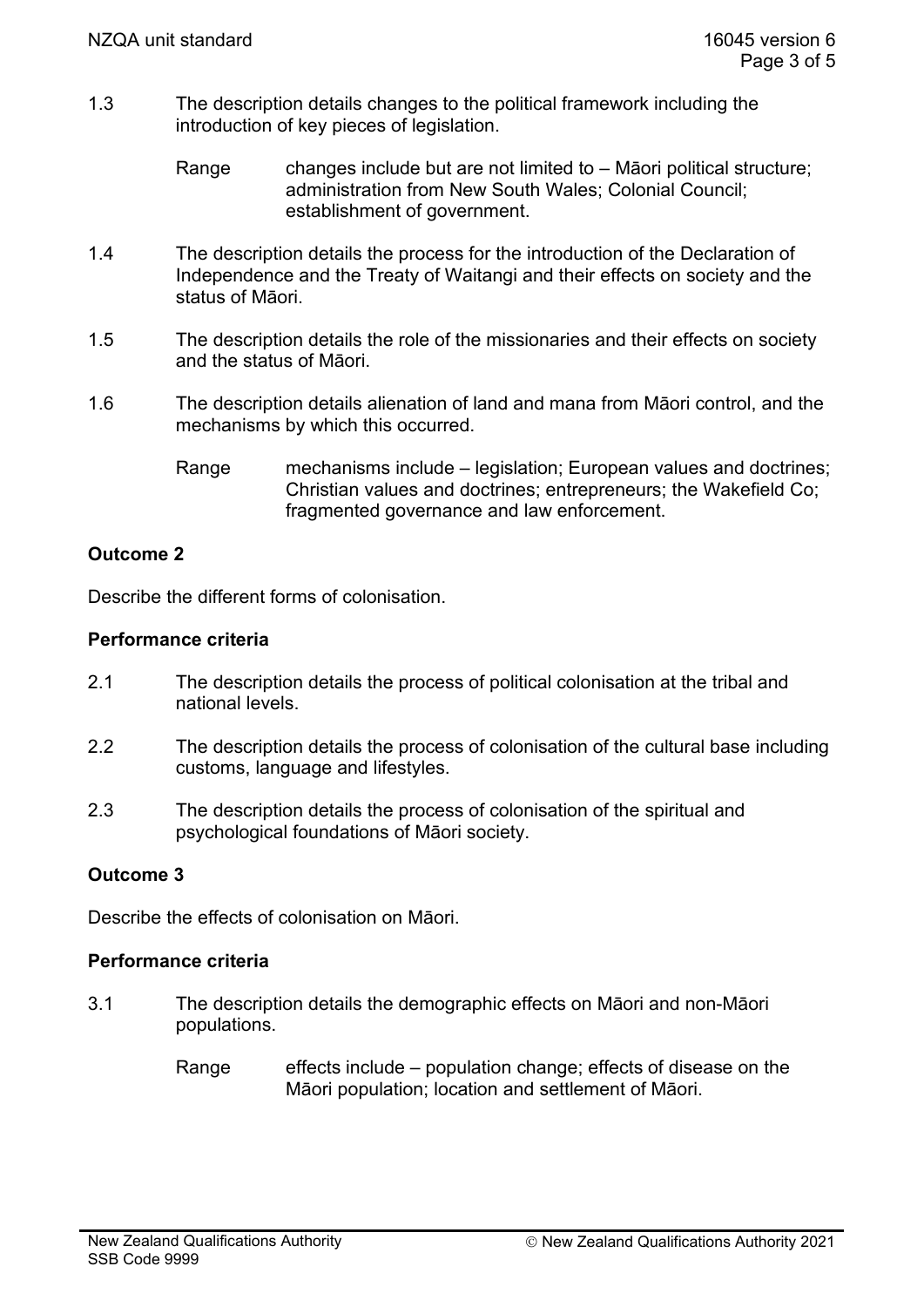3.2 The description details changes to political and social structures that affected Māori and Pākehā.

3.3 The description details the relative status of Māori in society as a result of colonisation.

### **Outcome 4**

Describe the impact of colonisation on Māori today.

### **Performance criteria**

- 4.1 The description details issues in New Zealand's recent history which have occurred as a result of the colonisation process.
	- Range issues may include but are not limited to establishment of Māori Congress; protest movements; settlement of claims by iwi; establishment of the Waitangi Tribunal; allocation of fishing quota to Māori; Māori broadcasting; Māori over-representation in negative mental health statistics, Trans-Pacific Partnership Agreement. evidence of three is required.
- 4.2 The description describes the position of Māori in New Zealand society today as a result of colonisation.
- **Planned review date** 31 December 2022

## **Status information and last date for assessment for superseded versions**

| <b>Process</b>                  | <b>Version</b> | <b>Date</b>       | <b>Last Date for Assessment</b> |
|---------------------------------|----------------|-------------------|---------------------------------|
| Registration                    |                | 29 June 1999      | 31 December 2015                |
| <b>Review</b>                   | 2              | 19 December 2003  | 31 December 2015                |
| Rollover and<br><b>Revision</b> | 3              | 12 December 2013  | 31 December 2018                |
| <b>Review</b>                   | 4              | 18 August 2016    | 31 December 2022                |
| Revision                        | 5              | 28 September 2017 | 31 December 2022                |
| Rollover and<br><b>Revision</b> | 6              | 25 November 2021  | N/A                             |

## **Consent and Moderation Requirements (CMR) reference | 0165**

This CMR can be accessed at [http://www.nzqa.govt.nz/framework/search/index.do.](http://www.nzqa.govt.nz/framework/search/index.do)

Range whānau, church, schools, local representation, authority positions, kāinga, tohunga.